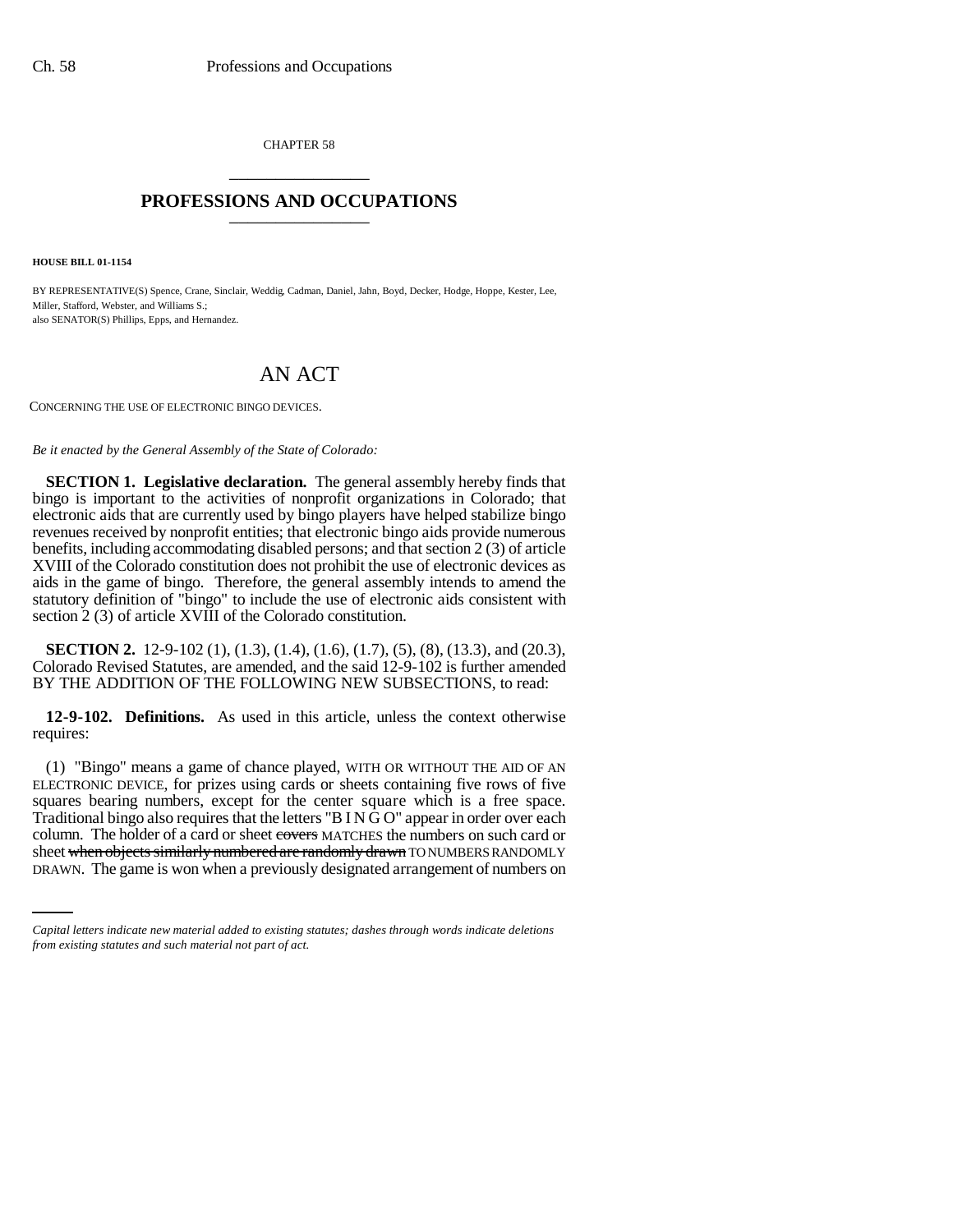such card or sheet is covered.

(1.1) "BINGO AID COMPUTER SYSTEM" MEANS A COMPUTER SYSTEM THAT INTERFACES WITH AND CONTROLS THE USE OF ELECTRONIC DEVICES USED AS AIDS IN THE GAME OF BINGO.

(1.3) "Bingo-raffle manufacturer" means a person, other than a bingo-raffle licensee, who makes, assembles, produces, or otherwise prepares pull tabs, bingo cards or sheets, ELECTRONIC DEVICES USED AS AIDS IN THE GAME OF BINGO, or other equipment or parts thereof for games of chance, as defined in subsection (7) of this section. "Bingo-raffle manufacturer" does not include a person who prints raffle tickets, other than pull tabs, for and at the request of a bingo-raffle licensee.

(1.4) "Bingo-raffle supplier" means a person, other than a bingo-raffle licensee, who sells, distributes, or otherwise furnishes pull tabs, bingo cards or sheets, ELECTRONIC DEVICES USED AS AIDS IN THE GAME OF BINGO, or other games of chance equipment, as defined in subsection (5) of this section. "Bingo-raffle supplier" does not include a person who prints raffle tickets, other than pull tabs, for and at the request of a bingo-raffle licensee.

(1.6) "Charitable gaming" means bingo, pull tab games, and raffles, as defined in subsections (1), (18.1), and (19.3) of this section. "CARD" MEANS EITHER A DISPOSABLE AND NONREUSABLE PAPER BINGO CARD IDENTIFIED BY COLOR, SERIAL NUMBER, AND CARD NUMBER, OR A REUSABLE BINGO CARD INTENDED FOR REPEATED USE, INCLUDING BUT NOT LIMITED TO A HARD CARD OR SHUTTER CARD. "CARD" DOES NOT INCLUDE AN ELECTRONIC REPRESENTATION OR ELECTRONIC IMAGE OF A BINGO CARD.

(1.7) "Charitable organization" means any organization, not for pecuniary profit, that is operated for the relief of poverty, distress, or other condition of public concern within this state and that has been so engaged for five years prior to making application for a license under this article. "CHARITABLE GAMING" MEANS BINGO, PULL TAB GAMES, AND RAFFLES, AS DEFINED IN SUBSECTIONS (1), (18.1), AND (19.3) OF THIS SECTION.

(1.8) "CHARITABLE ORGANIZATION" MEANS ANY ORGANIZATION, NOT FOR PECUNIARY PROFIT, THAT IS OPERATED FOR THE RELIEF OF POVERTY, DISTRESS, OR OTHER CONDITION OF PUBLIC CONCERN WITHIN THIS STATE AND THAT HAS BEEN SO ENGAGED FOR FIVE YEARS PRIOR TO MAKING APPLICATION FOR A LICENSE UNDER THIS ARTICLE.

(5) "Equipment" means: With respect to bingo or lotto, the receptacle and numbered objects drawn from it, the master board upon which such objects are placed as drawn, the cards or sheets bearing numbers or other designations to be covered and the objects used to cover them, the board or signs, however operated, used to announce or display the numbers or designations as they are drawn, public address system, and all other articles essential to the operation, conduct, and playing of bingo or lotto; or, with respect to raffles, implements, devices, and machines designed, intended, or used for the conduct of raffles and the identification of the winning number or unit and the ticket or other evidence or right to participate in raffles. "EQUIPMENT" DOES NOT INCLUDE ELECTRONIC DEVICES USED AS AIDS IN THE GAME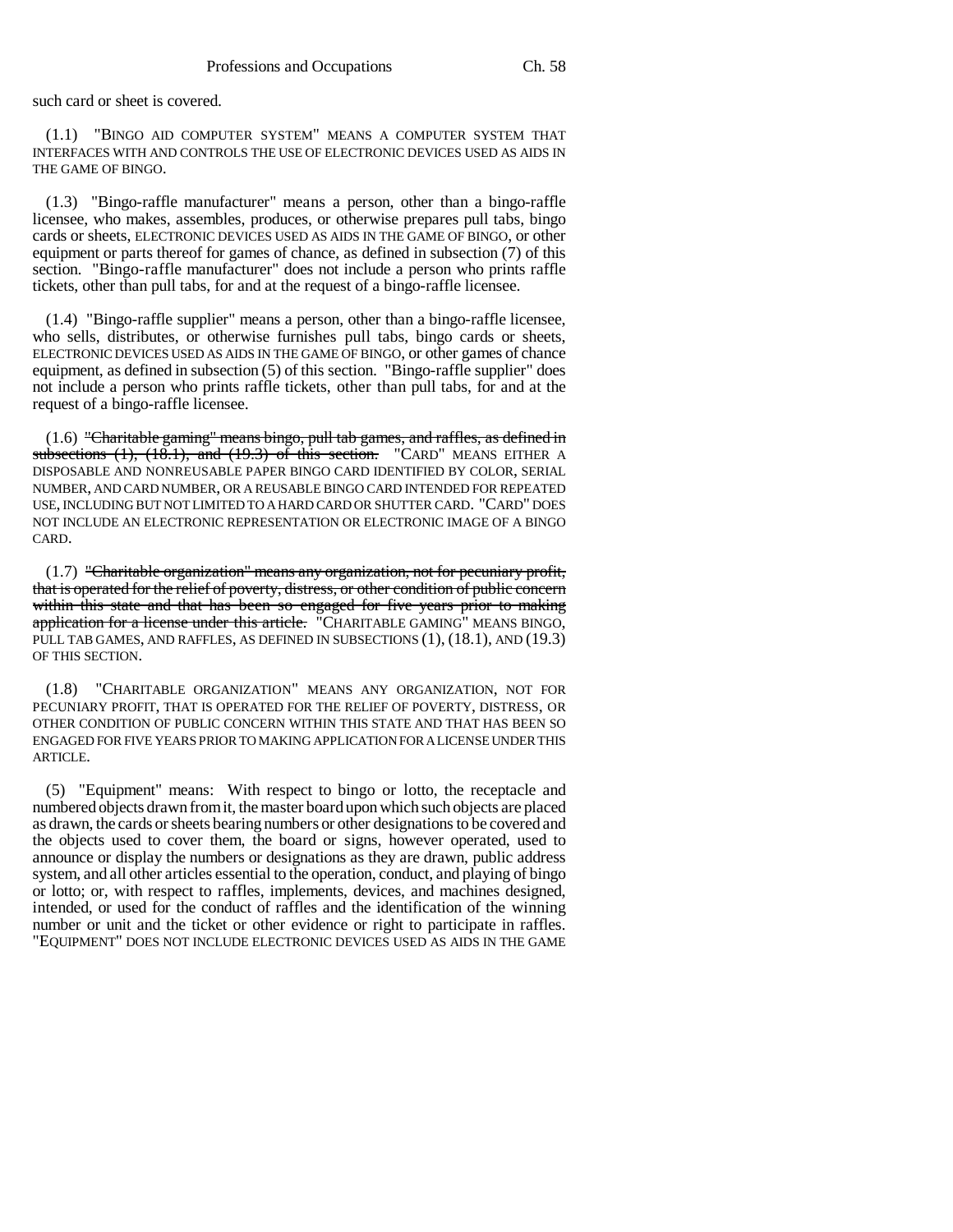OF BINGO.

(8) "Gross receipts" means receipts from the sale of shares, tickets, or rights in any manner connected with participation in a game of chance or the right to participate therein, including any admission fee or charge, the sale of equipment or supplies, THE SALE OR LEASE OF ELECTRONIC DEVICES USED AS AIDS IN THE GAME OF BINGO, and all other miscellaneous receipts.

(13.3) "Manufacturer's agent" means an individual who represents a manufacturer in any of its activities in connection with the presales, driver sales, or distribution with excess stock of pull tabs, bingo cards or sheets, ELECTRONIC DEVICES USED AS AIDS IN THE GAME OF BINGO, or other games of chance equipment; except employees of commercial delivery services.

(20.1) "SHEET" MEANS A LEAF OF PAPER UPON WHICH IS PRINTED ONE OR MORE DISPOSABLE BINGO CARDS.

(20.3) "Supplier's agent" means an individual who represents a bingo-raffle supplier in the course of the bingo-raffle supplier's presales, driver sales, or distribution with excess bingo-supplier stock, ELECTRONIC DEVICES USED AS AIDS IN THE GAME OF BINGO, or chance equipment on hand; except employees of commercial delivery services.

**SECTION 3.** 12-9-107 (9) and (22), Colorado Revised Statutes, are amended, and the said 12-9-107 is further amended, BY THE ADDITION OF THE FOLLOWING NEW SUBSECTIONS to read:

**12-9-107. Persons permitted to conduct games of chance - premises equipment - expenses.** (9) (a) Equipment, prizes, and supplies for games of bingo shall not be purchased or sold at prices in excess of the usual price thereof.

(b) CARDS AND SHEETS THAT ARE DESIGNED OR INTENDED FOR USE WITH ELECTRONIC DEVICES USED AS AIDS IN THE GAME OF BINGO SHALL NOT BE PURCHASED OR SOLD AT PRICES IN EXCESS OF THE USUAL PRICE OF CARDS AND SHEETS THAT ARE NOT SO DESIGNED OR INTENDED. CHARGES IMPOSED BY ANY MANUFACTURER, SUPPLIER, AGENT THEREOF, OR BINGO-RAFFLE LICENSEE FOR CARDS AND SHEETS THAT ARE DESIGNED OR INTENDED FOR USE WITH ELECTRONIC DEVICES USED AS AIDS IN THE GAME OF BINGO SHALL BE STATED AND IMPOSED SEPARATELY FROM ANY CHARGES IMPOSED BY SUCH MANUFACTURER, SUPPLIER, AGENT THEREOF, OR BINGO-RAFFLE LICENSEE FOR THE PURCHASE, LEASE, OR USE OF ELECTRONIC DEVICES USED AS AIDS IN THE GAME OF BINGO. MANUFACTURERS, SUPPLIERS, AND AGENTS THEREOF SHALL NOT INCLUDE COSTS ATTRIBUTABLE TO THE MANUFACTURE OR DISTRIBUTION OF ELECTRONIC DEVICES USED AS AIDS IN THE GAME OF BINGO IN CHARGES IMPOSED FOR THE PURCHASE OR LEASE OF EQUIPMENT, INCLUDING CARDS AND SHEETS.

(22) No licensee shall possess, use, sell, offer for sale, or put into play any bingo or pull tab game, ticket, card, or sheet unless it conforms to the definitions and requirements of this article, and was purchased by the licensee from a licensed bingo-raffle manufacturer or supplier or licensed agent thereof. NO LICENSEE SHALL POSSESS, USE, SELL, OFFER FOR SALE, OR PUT INTO PLAY ANY ELECTRONIC DEVICE USED AS AN AID IN THE GAME OF BINGO UNLESS IT CONFORMS TO THE REQUIREMENTS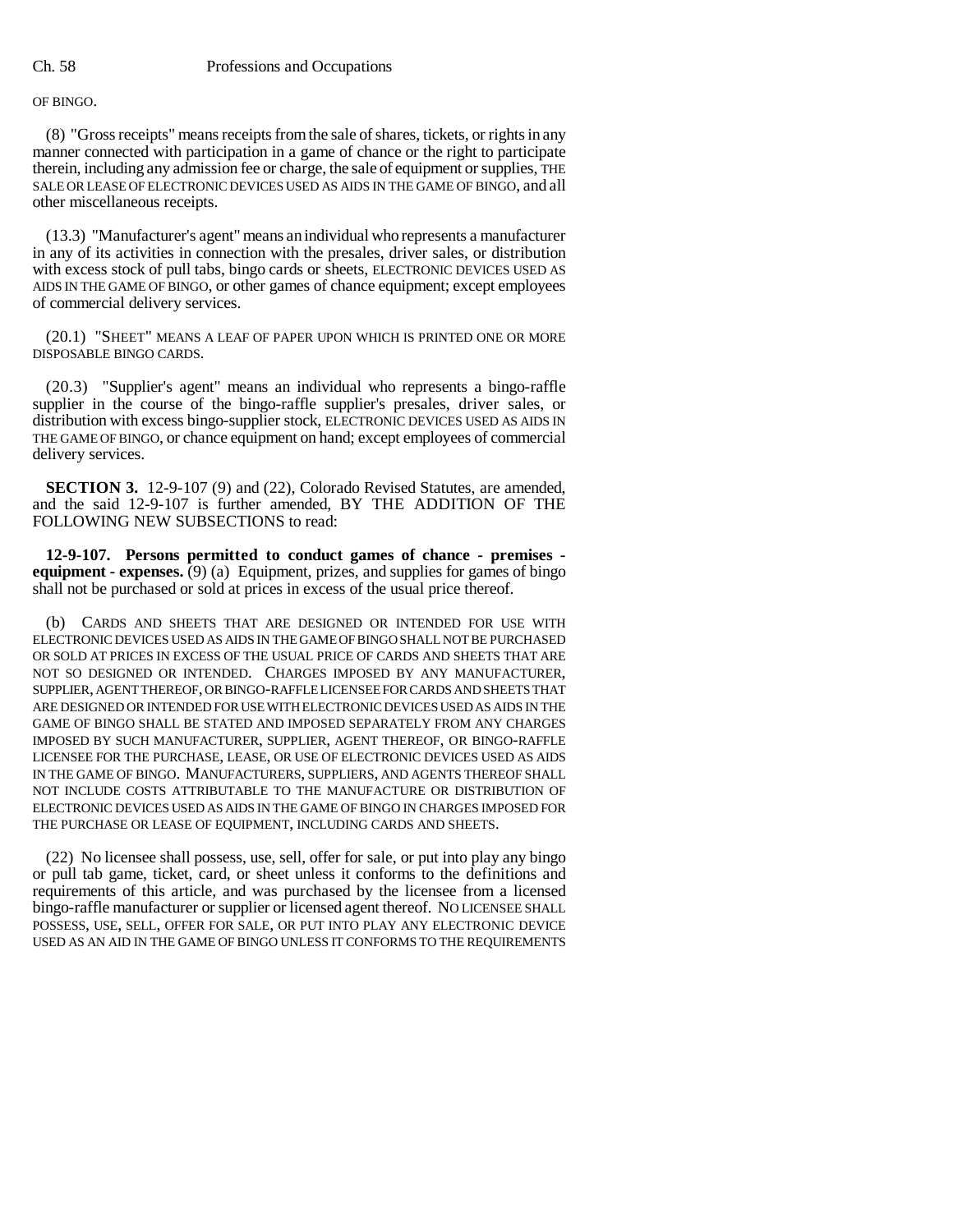OF THIS ARTICLE AND WAS PURCHASED OR LEASED BY THE LICENSEE FROM A LICENSED BINGO-RAFFLE MANUFACTURER OR SUPPLIER OR LICENSED AGENT THEREOF.

(28) (a) IF A CARD OR SHEET IS PLAYED WITH THE AID OF AN ELECTRONIC DEVICE, A WINNING BINGO SHALL BE DETERMINED AND VERIFIED BY REFERENCE TO SUCH CARD OR SHEET, NOT THE ELECTRONIC DEVICE. NOTHING IN THIS ARTICLE SHALL BE CONSTRUED TO AUTHORIZE THE PLAYING OF BINGO SOLELY BY MEANS OF AN ELECTRONIC DEVICE.

(b) A BINGO-RAFFLE LICENSEE SHALL ADEQUATELY MARK, DESTROY, OR DISPOSE OF CARDS OR SHEETS PLAYED WITH THE AID OF AN ELECTRONIC DEVICE IN ORDER TO PREVENT THE REUSE OF SUCH CARDS OR SHEETS.

(c) A BINGO PLAYER WHO PLAYS USING THE AID OF AN ELECTRONIC DEVICE SHALL BE PERMITTED TO USE UP TO THIRTY-SIX BINGO CARDS WITH THE AID OF SUCH A DEVICE PER GAME, AND A BINGO PLAYER SHALL NOT USE MORE THAN THIRTY-SIX BINGO CARDS WITH THE AID OF AN ELECTRONIC DEVICE PER BINGO GAME.

(d) A BINGO-RAFFLE LICENSEE SHALL NOT BE REQUIRED TO USE OR OFFER THE USE OF ELECTRONIC DEVICES USED AS AIDS IN THE GAME OF BINGO DURING A BINGO SESSION.

(29) (a) WITH THE APPLICATION FOR A LETTER RULING PURSUANT TO 12-9-103 (1) (d) FOR THE APPROVAL OF A NEW TYPE OF ELECTRONIC DEVICE USED IN THE AID OF BINGO, THE MANUFACTURER OF SUCH DEVICE SHALL PROVIDE THE FOLLOWING TO THE LICENSING AUTHORITY:

(I) PROTOTYPE OF THE NEW TYPE OF ELECTRONIC DEVICE USED IN THE AID OF BINGO WITH A PROTOTYPE BINGO AID COMPUTER SYSTEM AND A USER'S MANUAL USED FOR SUCH ELECTRONIC DEVICE; AND

(II) A CERTIFICATION BY THE MANUFACTURER THAT THE NEW TYPE OF ELECTRONIC DEVICE USED IN THE AID OF BINGO AND ALL SUCH ELECTRONIC DEVICES USED IN THE STATE MEET THE FOLLOWING STANDARDS:

(A) THE ELECTRONIC DEVICE PROVIDES A MEANS FOR THE INPUT OF NUMBERS ANNOUNCED BY A BINGO CALLER;

(B) THE ELECTRONIC DEVICE COMPARES THE NUMBERS ENTERED TO THE NUMBERS CONTAINED ON BINGO CARDS PREVIOUSLY STORED IN THE ELECTRONIC DATA BASE OF SUCH ELECTRONIC DEVICE;

(C) THE ELECTRONIC DEVICE IDENTIFIES WINNING BINGO PATTERNS; AND

(D) THE ELECTRONIC DEVICE SIGNALS WHEN A WINNING BINGO PATTERN IS ACHIEVED.

(b) THE LICENSING AUTHORITY SHALL RETURN THE PROTOTYPE ELECTRONIC DEVICE USED IN THE AID OF BINGO, THE PROTOTYPE BINGO AID COMPUTER SYSTEM, AND THE USER'S MANUAL SUBMITTED PURSUANT TO SUBPARAGRAPH (I) OF PARAGRAPH (a) OF THIS SUBSECTION (29) NO LATER THAN FORTY-FIVE DAYS AFTER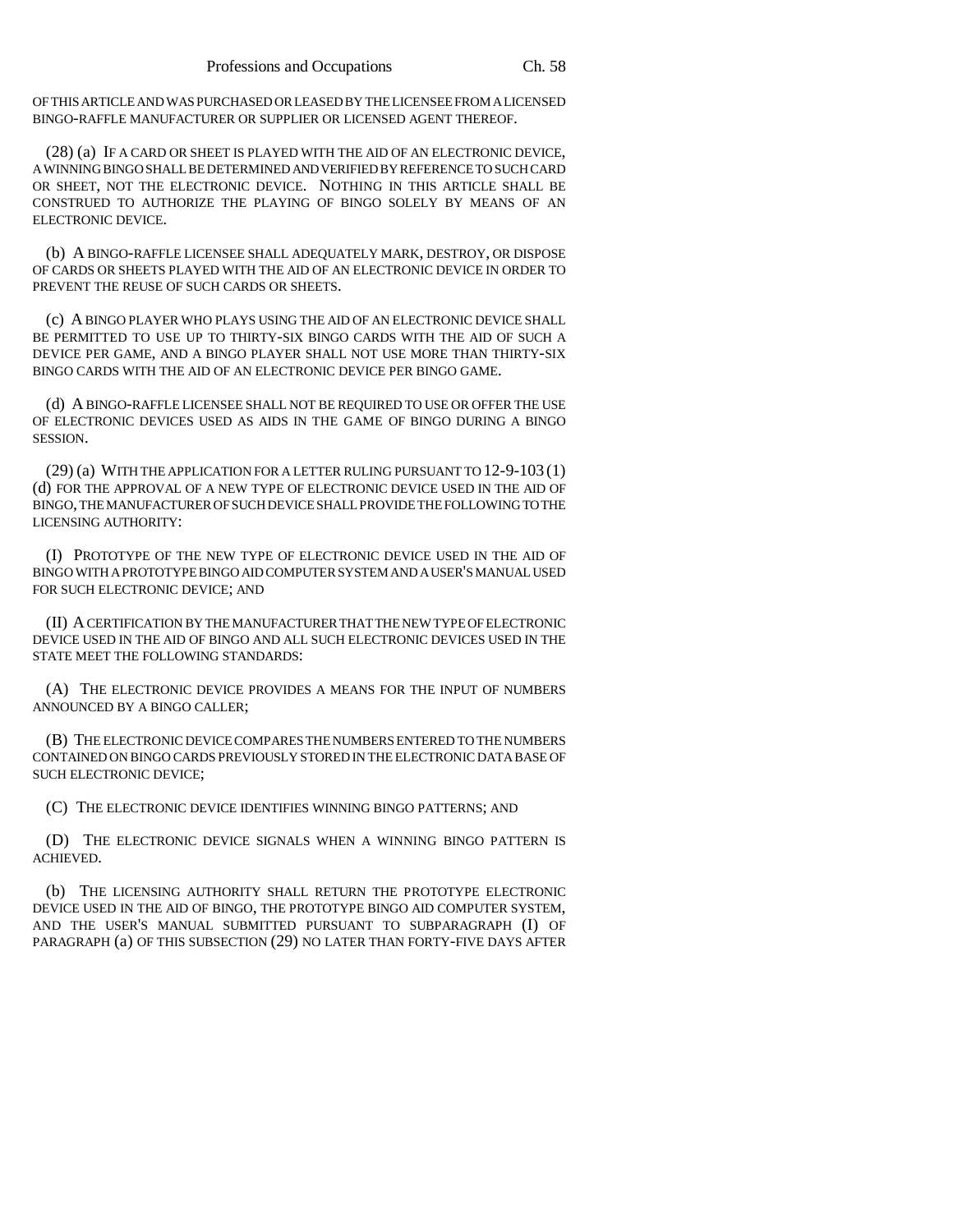RECEIVING SUCH ITEMS.

(c) WHEN A COMPLAINT REGARDING AN ELECTRONIC DEVICE USED IN THE AID OF BINGO THAT IS IN USE IN THE STATE OF COLORADO HAS BEEN FILED WITH THE LICENSING AUTHORITY, THE MANUFACTURER OF SUCH DEVICE SHALL PROVIDE TO THE LICENSING AUTHORITY A SAMPLE OF SUCH DEVICE AND BINGO AID COMPUTER SYSTEM TO ASSIST THE INVESTIGATION BY THE LICENSING AUTHORITY. THE LICENSING AUTHORITY SHALL RETURN SUCH ELECTRONIC DEVICE AND BINGO AID COMPUTER SYSTEM NO LATER THAN FORTY-FIVE DAYS AFTER RECEIVING SUCH ITEMS, UNLESS THE LICENSING AUTHORITY NEEDS SUCH ELECTRONIC DEVICE LONGER TO COMPLETE THE INVESTIGATION.

(d) ANY ELECTRONIC DEVICE USED IN THE AID OF BINGO, ANY BINGO AID COMPUTER SYSTEM, AND ANY USER'S MANUAL FOR SUCH A DEVICE THAT IS IN THE CUSTODY OF THE LICENSING AUTHORITY PURSUANT TO THIS SECTION SHALL NOT BE CONSTRUED TO BE PUBLIC RECORDS.

(30) A BINGO AID COMPUTER SYSTEM USED BY A BINGO-RAFFLE LICENSEE FOR BINGO SESSIONS SHALL MEET THE FOLLOWING STANDARDS:

(a) SUCH SYSTEM SHALL CONTAIN A RECORD OF ALL TRANSACTIONS OCCURRING DURING A BINGO-RAFFLE SESSION. SUCH RECORD SHALL BE RETAINED IN MEMORY UNTIL THE TRANSACTIONS HAVE BEEN TOTALED, PRINTED, AND CLEARED BY THE BINGO-RAFFLE LICENSEE, REGARDLESS OF WHETHER THE POWER SUPPLY HAS BEEN INTERRUPTED.

(b) SUCH SYSTEM SHALL BE ABLE TO COMPUTE AND TOTAL ALL TRANSACTIONS PROCESSED BY THE SYSTEM DURING A BINGO-RAFFLE SESSION AND TO PRINT ALL INFORMATION REQUIRED BY THE SECRETARY OF STATE, IN THE FORM PRESCRIBED BY THE SECRETARY OF STATE.

(c) SUCH SYSTEM SHALL MAINTAIN AND CONTROL THE TRANSACTION NUMBER, TIME, AND DATE OF SALE. SUCH INFORMATION SHALL BE SECURE ENOUGH THAT ONLY A MANUFACTURER'S QUALIFIED PERSONNEL CAN CHANGE OR RESET SUCH INFORMATION. A DETAILED RECORD, SUPPORTED BY SERVICE DOCUMENTS, SHALL BE RETAINED BY SUCH PERSONNEL FOR EACH SERVICE CALL THAT INVOLVES A CHANGE OF THE TIME, DATE OF SALE, OR TRANSACTION NUMBER.

(31) IF AN ELECTRONIC DEVICE USED AS AN AID IN THE GAME OF BINGO COMPLIES WITH SUB-SUBPARAGRAPHS (A) TO (D) OF SUBPARAGRAPH (II) OF PARAGRAPH (a) OF SUBSECTION (29) OF THIS SECTION, AND IF THE BINGO AID COMPUTER SYSTEM FOR SUCH ELECTRONIC DEVICE SUBSTANTIALLY COMPLIES WITH THE REQUIREMENTS OF SUBSECTION (30) OF THIS SECTION, THE LICENSING AUTHORITY SHALL APPROVE SUCH ELECTRONIC DEVICE AND COMPUTER SYSTEM FOR USE BY A LETTER RULING PURSUANT TO SECTION 12-9-103 (1) (d).

**SECTION 4.** 12-9-107.5 (1), the introductory portion to 12-9-107.5 (4), and 12-9-107.5 (4) (a), (5), and (6), Colorado Revised Statutes, are amended to read:

**12-9-107.5. Persons permitted to manufacture and distribute games of chance equipment - reporting requirements.** (1) No person other than a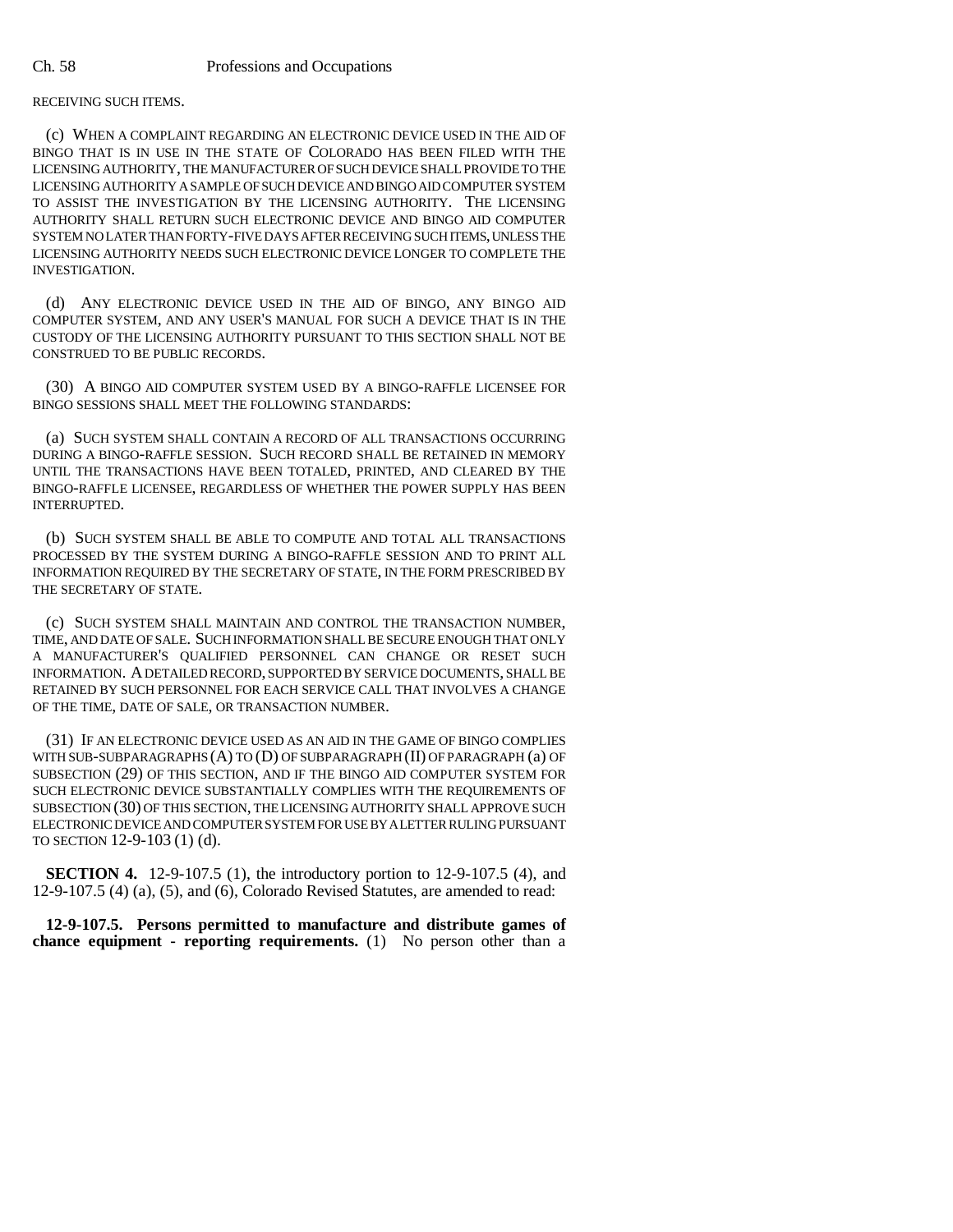## Professions and Occupations Ch. 58

manufacturer licensee or licensed agent shall act as a bingo-raffle manufacturer within Colorado. Printing of raffle tickets other than pull tabs, as designed and requested by a licensee, does not constitute the manufacture of games of chance equipment. THE MANUFACTURE OF ELECTRONIC DEVICES USED AS AIDS IN THE GAME OF BINGO, AND THE PRINTING OF RAFFLE TICKETS OTHER THAN PULL TABS, AS DESIGNED AND REQUESTED BY A LICENSEE, DOES NOT CONSTITUTE THE MANUFACTURE OF GAMES OF CHANCE EQUIPMENT; EXCEPT THAT SUCH ELECTRONIC DEVICES SHALL BE SUBJECT TO THE REPORTING REQUIREMENTS OF SUBSECTIONS (5) AND (6) OF THIS SECTION, AND THE FEES ESTABLISHED BY THE LICENSING AUTHORITY IN ACCORDANCE WITH SECTION 12-9-103.5 (3) AND SUBSECTION (5) OF THIS SECTION.

Except to the extent otherwise provided in section  $12-9-107$  (1), no manufacturer or supplier licensee or licensed agent shall buy, receive, sell, lease, furnish, or distribute any pull tabs, bingo cards or sheets, ELECTRONIC DEVICES USED AS AIDS IN THE GAME OF BINGO, or other games of chance equipment from or to any person within Colorado other than manufacturer or supplier licensees or agents and bingo-raffle licensees; except that:

(a) A landlord licensee, supplier, or manufacturer or its agent may sell or distribute cards, sheets, and equipment, OR ELECTRONIC DEVICES USED AS AIDS IN THE GAME OF BINGO for the playing of bingo not for resale to nursing homes and other entities that distribute the cards,  $\Theta$  sheets, OR ELECTRONIC DEVICES and allow playing of the game free of charge, without consideration given or received by any person for the privilege of playing; and

(5) Every manufacturer and supplier licensee shall file, upon forms prescribed by the licensing authority, quarterly reports on its licensed activities within Colorado. Such reports shall be accompanied by quarterly fees established by the licensing authority in accordance with section  $12-9-103.5(3)$  and deposited in the bingo-raffle cash fund. Such reports shall be filed with the licensing authority no later than April 30, July 31, October 31, and January 31 of each year licensed, and each report shall cover the preceding calendar quarter. Reports shall enumerate by quantity, purchaser OR LESSEE, and price the pull tabs, bingo cards or sheets, ELECTRONIC DEVICES USED AS AIDS IN THE GAME OF BINGO, and other games of chance equipment manufactured, conveyed, or distributed within Colorado or for use or distribution in Colorado and shall include the licensee's total sales, including amounts realized from leases, of equipment as defined in section 12-9-102 (5) AND ELECTRONIC DEVICES USED AS AIDS IN THE GAME OF BINGO and the names and addresses of all Colorado suppliers or agents of the licensee and shall be signed and verified by the owner or the chief executive officer of the licensee. These quarterly reports shall not be public records as defined in section 24-72-202, C.R.S.

(6) Every manufacturer or supplier licensee, and every licensed agent for such licensee, shall keep and maintain complete and accurate records, in accord with generally accepted accounting principles, of all licensed activities. The records shall include invoices for all games of chance equipment OR ELECTRONIC DEVICES USED AS AIDS IN THE GAME OF BINGO conveyed or distributed within Colorado, or for use or distribution in Colorado, which invoices are specific as to the nature, description, quantity, and serial numbers of the pull tabs, bingo cards or sheets, ELECTRONIC DEVICES USED AS AIDS IN THE GAME OF BINGO, and other equipment so conveyed or distributed. The records shall also show all receipts and expenditures made in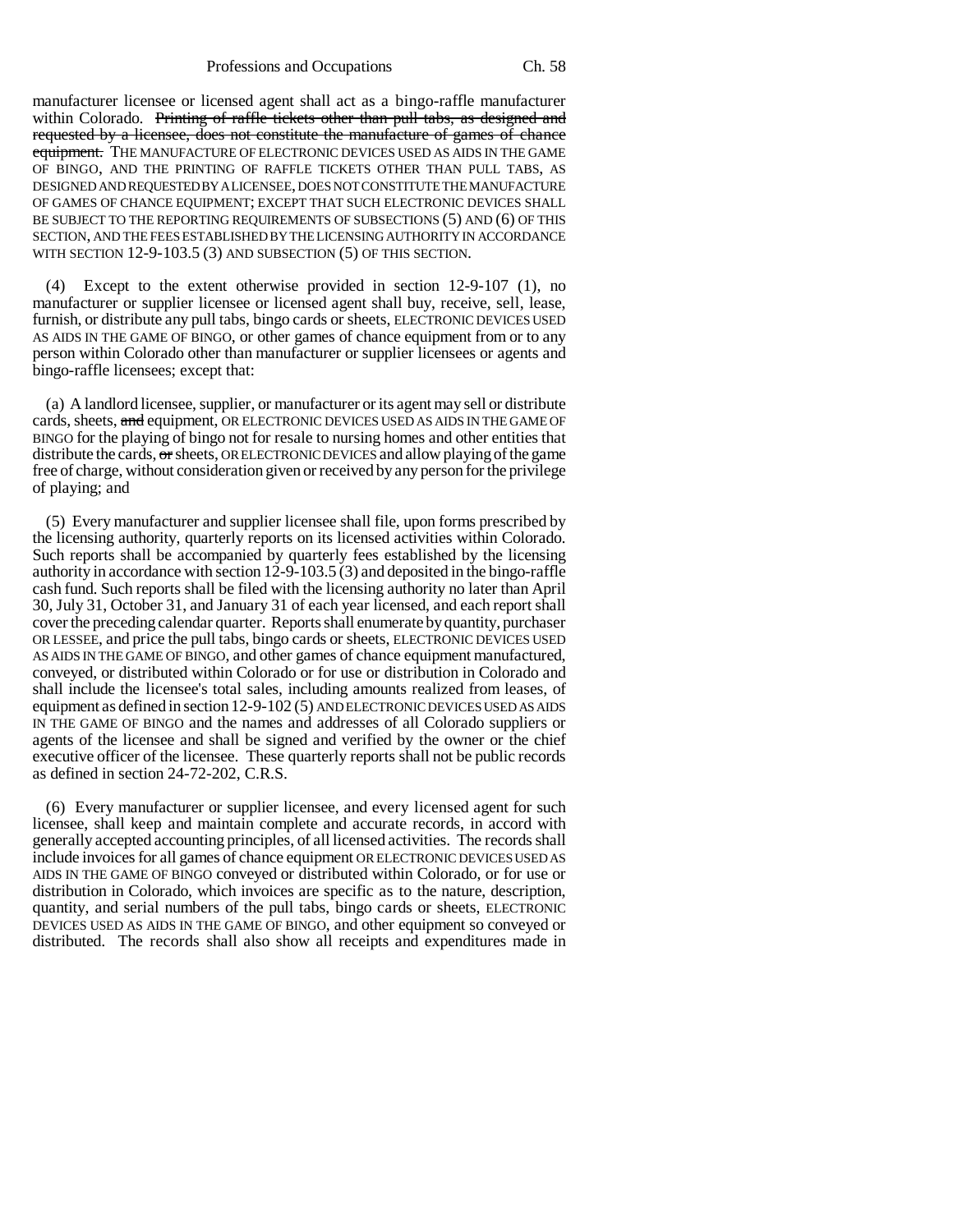## Ch. 58 Professions and Occupations

connection with licensed activities, including, but not limited to, records of sales by dates, purchasers, and items sold OR LEASED, monthly bank account reconciliations, disbursement records, and credit memos for any returned items. These records shall be maintained for a period of at least three years.

**SECTION 5.** 12-9-104.5 (3), Colorado Revised Statutes, is amended to read:

**12-9-104.5. Landlord licensees - stipulations.** (3) No landlord licensee or any employee of a landlord licensee shall require, induce, or coerce a bingo-raffle licensee to purchase supplies or equipment, OR TO PURCHASE OR LEASE ELECTRONIC DEVICES USED AS AIDS IN THE GAME OF BINGO, from a particular supplier, distributor, or manufacturer as a condition of conducting games of chance at a commercial bingo facility.

**SECTION 6.** 12-9-105.5 (1) (c), Colorado Revised Statutes, is amended to read:

**12-9-105.5. Application for manufacturer license.** (1) Each application for a manufacturer license shall include, but not be limited to, the following information:

(c) A description of the equipment AND THE ELECTRONIC DEVICES USED AS AIDS IN THE GAME OF BINGO manufactured in connection with games of chance activities in Colorado;

**SECTION 7.** 12-9-105.7 (1) (c), Colorado Revised Statutes, is amended to read:

**12-9-105.7. Application for supplier license.** (1) Each application for a supplier license shall include, but not be limited to, the following information:

(c) A description of the equipment, ELECTRONIC DEVICES USED AS AIDS IN THE GAME OF BINGO, and supplies sold or distributed in connection with games of chance activities in Colorado;

**SECTION 8.** 12-9-105.9 (1) (e), Colorado Revised Statutes, is amended to read:

**12-9-105.9. Application for manufacturer's agent license or supplier's agent license.** (1) Each application for a manufacturer's agent license or supplier's agent license shall include, but not be limited to, the following information:

(e) The location in Colorado where the agent's records of sales and distributions of bingo and raffle equipment, ELECTRONIC DEVICES USED AS AIDS IN THE GAME OF BINGO, and supplies will be available to the licensing authority.

**SECTION 9.** 12-9-108 (5) and (6), Colorado Revised Statutes, are amended to read:

**12-9-108. Bingo-raffle licensee's statement of receipts - expenses - fee.** (5) No item of expense shall be incurred or paid in connection with holding, operating, or conducting any game of chance pursuant to any bingo-raffle license except bona fide expenses of a reasonable amount. Such expenses include those incurred in connection with all games of chance, for the following purposes: The purchase of goods, wares, and merchandise furnished; THE PURCHASE OR LEASE OF